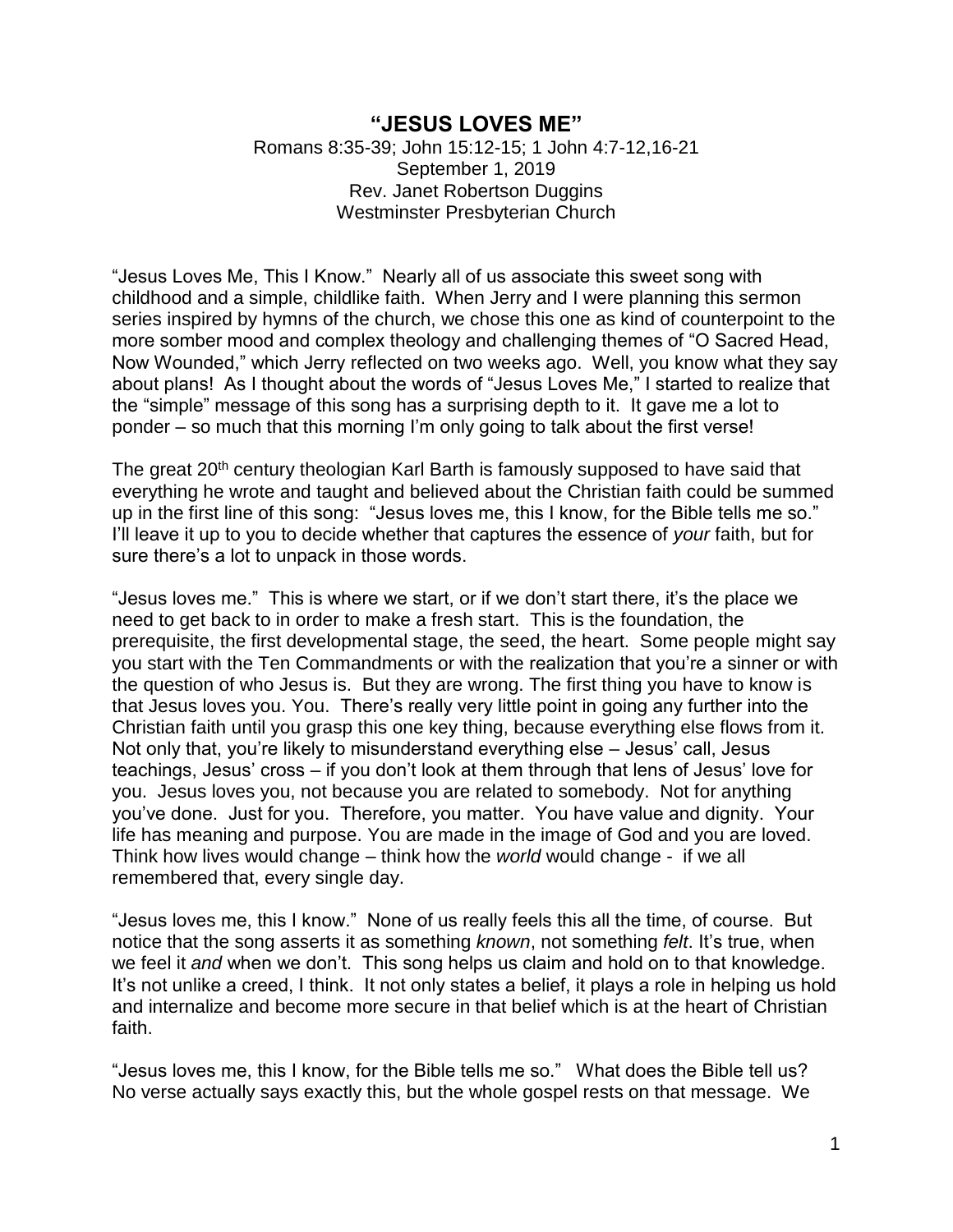see Jesus loving his friends and disciples, demonstrating love through healing and acceptance, and above all dying a terrible death with only love and forgiveness – no hate or anger – toward the human beings whose sin and blindness brought it about. That the motivation for all this was love is a major theme of John's gospel, of the epistles that bear John's name, and also of the writings of the Apostle Paul. But just about every scripture passage that talks explicitly about Jesus' love for us says the same thing about its implications: Jesus loves us; therefore we are to love one another. We are to love our sisters and brothers in the church. We are to love our neighbors. We are to love our enemies. We are loved; the natural corollary is that we love. We could have a long discussion about whether that's because it's what Jesus taught, or because we want to be like him, or simply because being loved changes us. But the connection is repeated so often in the New Testament that it's impossible to deny. So when I affirm that "Jesus loves me," I cannot understand this as simply a personal and private claim of belonging to Jesus. It's not just about "me." The love of Jesus for each one of us connects us not just to him but to each other. "Jesus loves me" is the beginning, but the story doesn't end there.

"Jesus loves me, this I know, for the Bible tells me so. Little ones to him belong." Little ones. Hmm. Little ones belong to Jesus? Little ones in cages at the border? The 25 per cent of little ones in Kalamazoo County who live in poverty? African-American little ones who are much more likely to die before their first birthdays than white babies? Little ones whose drinking water isn't safe? Little ones starving in Sudan? Little ones whose homes have been bombed with U.S.-made weapons in Yemen? The millions of little ones stranded in refugee camps because rich countries refuse to receive them? Little ones whose underfunded schools now hold regular active shooter drills? They belong to Jesus, too, as much as the children we love do, as much as each one of us does. If we must love because Jesus loved us, don't we have to see all the "little ones" who belong to Jesus as somehow belonging to us, too? And maybe "little ones" aren't just the children, but all the vulnerable, and any of us when we are vulnerable, which all of us are at some time in our lives.

If you are surprised that this simple little song has taken us to these big and difficult challenges… well, so was I. But isn't that what often happens when we start delving into what the Bible tells us and what our faith teaches?

"Jesus loves me, this I know, for the Bible tells me so. Little ones to him belong. They are weak." It's comforting to see ourselves in this song at the beginning, to feel wrapped up in its message of unconditional love and belonging. But it's less comfortable to place ourselves into it here. We are conditioned to deny and reject weakness and vulnerability, to be (or pretend to be) strong. In our society, the strong are respected and the weak are despised. But vulnerability is part of being human. Self-sufficiency is an illusion. And it's a given of faith that all of us – not only when we are "little ones" – come to God empty-handed and in need of grace. The song should really say "we are weak" not "they."